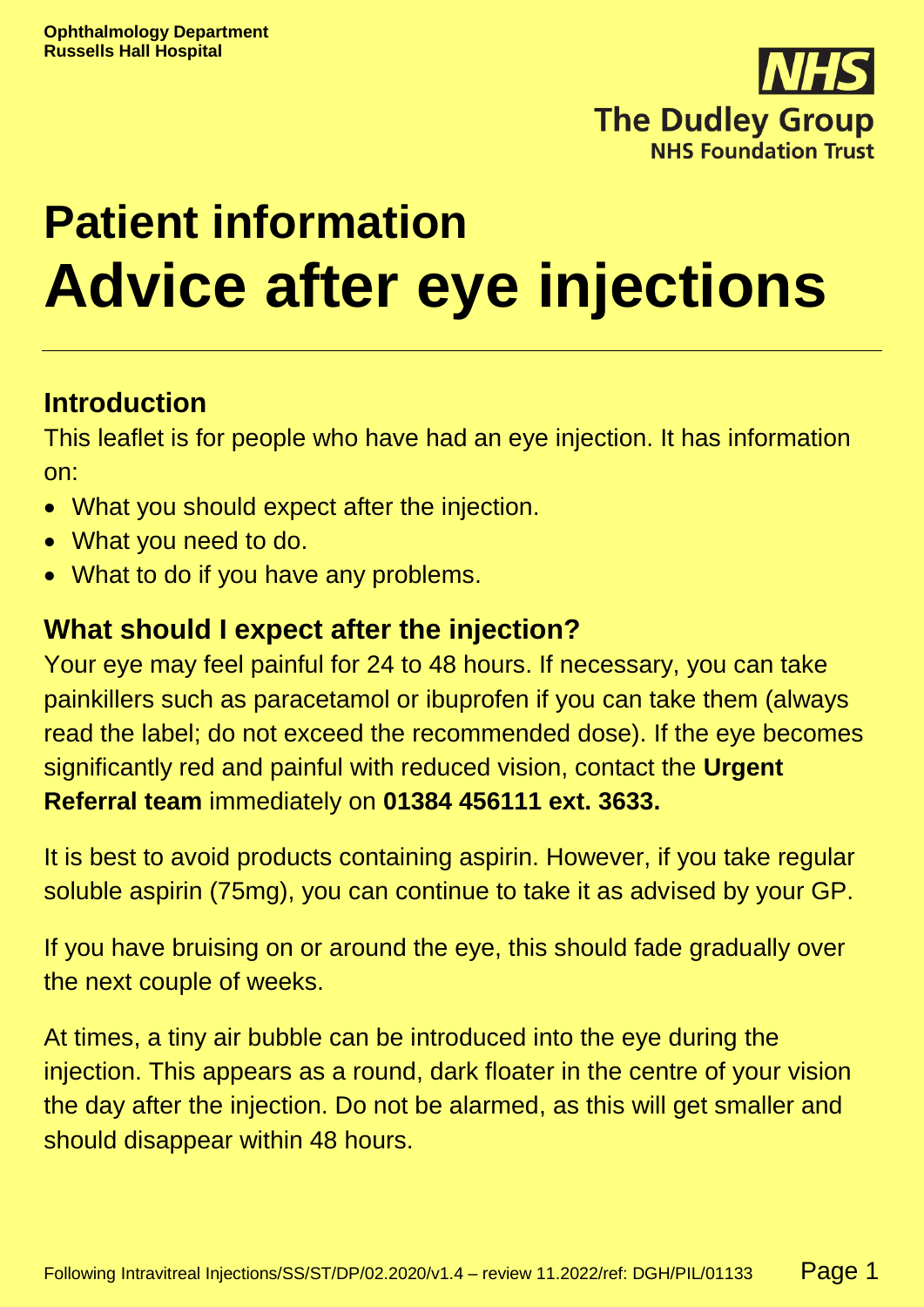**Ophthalmology Department Russells Hall Hospital**

Rarely, the surface of the eye can get scratched during the injection process. This can cause sharp, sudden pain three to six hours after the injection. If this happens it is easy to treat, so please get in touch with the **Urgent Referral team** at Russells Hall Hospital Eye Clinic on **01384 456111 ext. 3633** (9am to 4.30pm, Monday to Friday).

## **What do I need to do?**

If you have an eye pad to prevent the cornea from being scratched or damaged, you can gently remove this the next morning. The eye pad may be slightly bloodstained, but this is nothing to worry about.

You can clean your eye the morning after your injection with cool, boiled water and a small piece of cotton wool or lint. Close your eye first, and then gently wipe from the inner corner of the eye to the outer corner of the eye, using a fresh piece of cotton wool or lint each time and for each eye.

If you were prescribed antibiotic drops to use at home, continue to use them for five days. If you have been prescribed glaucoma eye drops, you should use them on the morning of the injection, but not after the injection for the rest of that day. The next day you should start your glaucoma eye drops again using a new bottle.

## **What if I have any problems or questions after reading this leaflet?**

Please contact the **Urgent Referral Clinic** team at Russells Hall Hospital Eye Clinic on **01384 456111 ext. 3633** (9am to 4.30pm, Monday to Friday).

## **Eye emergency, out of hours**

In case of an eye emergency after the closing hours of the Eye Clinic at Russells Hall Hospital (including weekends and bank holidays), please contact:

#### **Birmingham and Midland Eye Centre on 0121 507 6780**

The doctor on call is usually based at the Eye Centre, City Hospital, Dudley Road, Birmingham. They may need to call you back, and if necessary, they will arrange for you to visit them.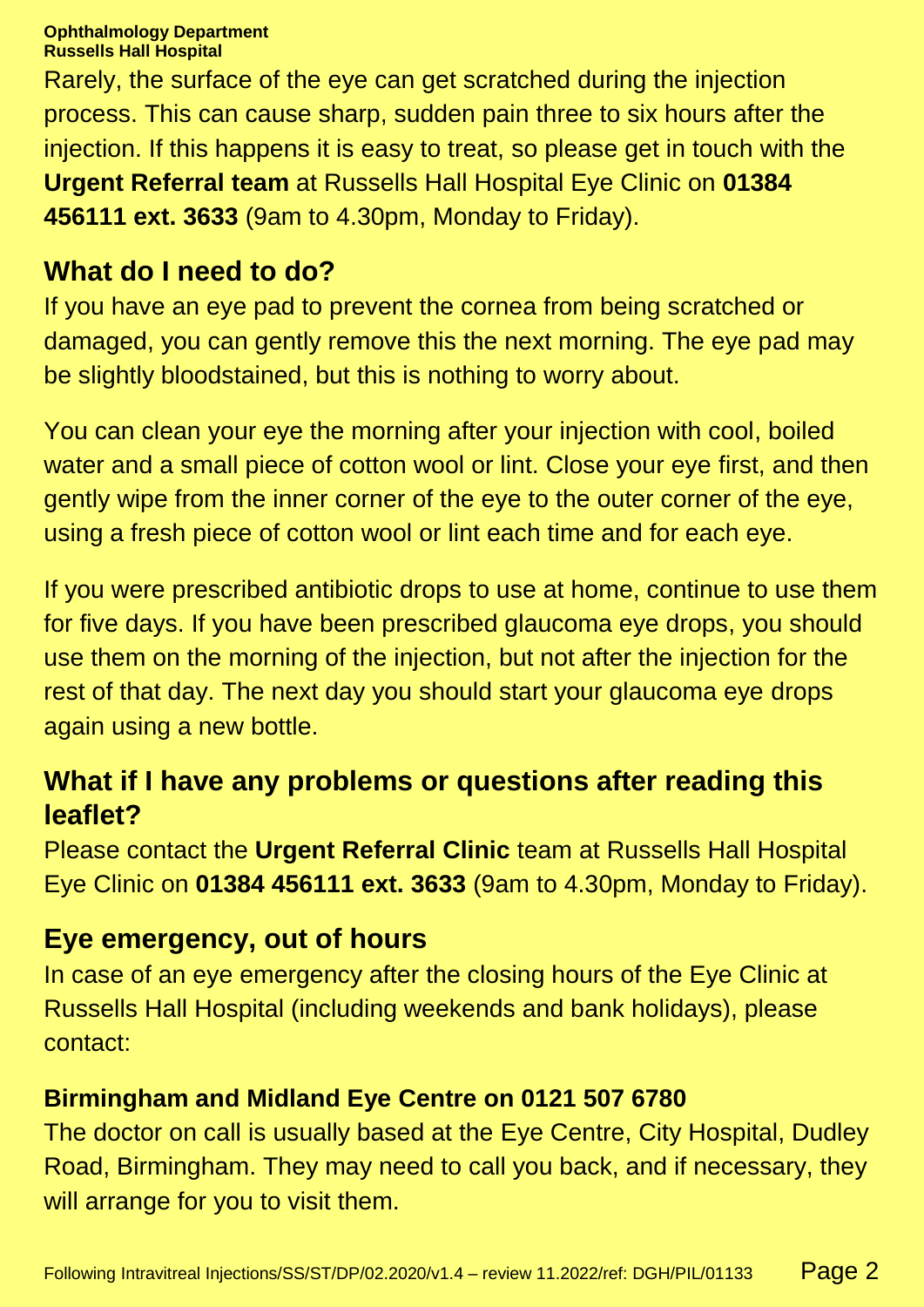**Ophthalmology Department Russells Hall Hospital Where can I find out more?**

You can find out more from the following web-link:

#### **NHS Choices**

[http://www.nhs.uk/Conditions/Macular](http://www.nhs.uk/Conditions/Macular-degeneration/Pages/introduction.aspx)[degeneration/Pages/introduction.aspx](http://www.nhs.uk/Conditions/Macular-degeneration/Pages/introduction.aspx)

**Note:** The information in this booklet is provided for information only. The information found is **not** a substitute for professional medical advice or care by a qualified doctor or other health care professional. **Always** check with your doctor if you have any concerns about your condition or treatment. This is only indicative and general information for the procedure. Individual experiences may vary and all the points may not apply to all patients at all times. Please discuss your individual circumstances with your eye doctor.

## **Author: Mr S Shafquat FRCS, FRCOphth. Consultant ophthalmologist Retina lead**

This leaflet can be downloaded or printed from <http://dgft.nhs.uk/services-and-wards/ophthalmology/>